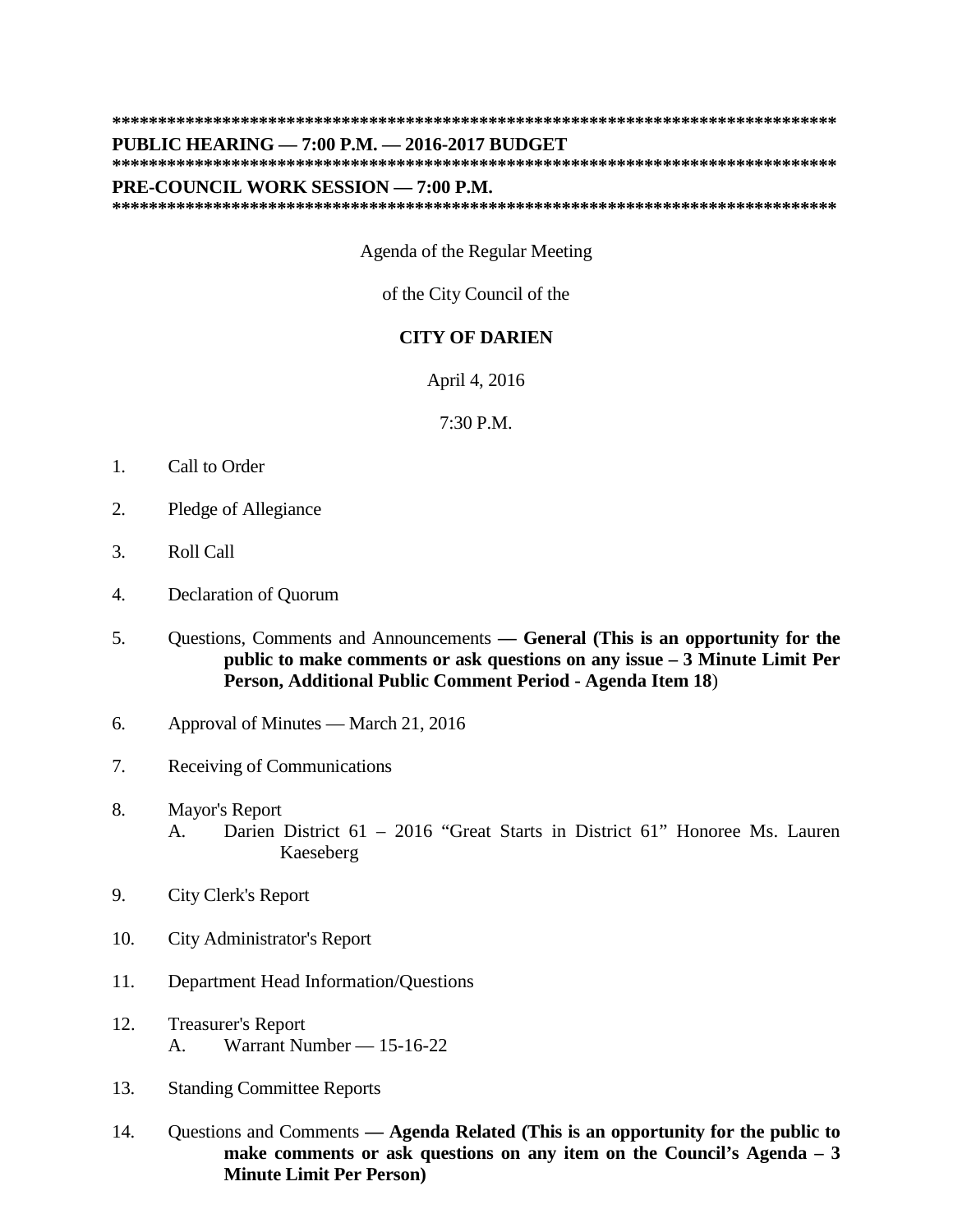- 15. Old Business
	- A. Consideration of a Motion to Remove from Table a Resolution Authorizing the Mayor to Amend the Private Property-Development Storm Water Management Assistance Policy for an Additional Funding Level, Level 2 for the Rear Yard Drainage Assistance Program
	- B. Consideration of a Motion to Approve a Resolution Authorizing the Mayor to Amend the Private Property-Development Storm Water Management Assistance Policy for an Additional Funding Level, Level 2 for the Rear Yard Drainage Assistance Program
- 16. Consent Agenda
	- A. Consideration of a Motion Granting a Waiver of the Raffle License Bond Requirement for the Darien District 61 Educational Foundation
	- B. Consideration of a Motion Granting a Waiver of the Raffle License Bond Requirement for the Darien Chamber of Commerce
	- C. Consideration of a Motion to Approve an Ordinance Approving a Major Amendment to a Final Planned Unit Development Plan and a Final Plat of Subdivision (PZC 2015-20: 8433 Bailey Road, Society of Mount Carmel – Society of the Little Flower – National Shrine to St. Therese)
	- D. Consideration of a Motion to Approve an Ordinance Amending title 3, Chapter 3, Section 3-3-7, "Classification of Licenses and Fees", of the Darien City Code
	- E. Consideration of a Motion to Approve a Resolution Authorizing the Mayor and City Clerk to Enter into a Contract Extension for the 2016 Street Sweeping Services between the City of Darien and Illinois Central Sweeping in an Amount not to Exceed \$35,775.00 **(Pending Approval of FY 16-17 Budget)**
	- F. Consideration of a Motion to Approve a Resolution Authorizing the Mayor and City Clerk to Enter into a Contract Extension with Rag's Electric Company for the Annual 2016/17 Street Light Maintenance. The Proposed Contract Extension would be the First Extension, Year 2 of a Three (3) Year Contract **(Pending Approval of FY 16-17 Budget)**
	- G. Consideration of a Motion to Approve a Resolution Authorizing the Mayor and City Clerk to Accept a Proposal from Lake Shore Lighting, for the Purchase of LED Street Light Heads at a Cost not to Exceed \$187,160.00 as they Relate to the City's LED Streetlight Retrofit Project **(Pending Approval of FY 16-17 Budget)**
	- H. Consideration of a Motion to Approve a Resolution Authorizing the Mayor and City Clerk to Accept the Revised Unit Pricing from Rags Electric in an Amount not to Exceed \$55,680.00 for the Removal of the Existing Street Light Heads and the Installation of the New LED Fixtures as they Relate to the City's LED Streetlight Retrofit Project **(Pending Approval of FY 16-17 Budget)**
	- I. Consideration of a Motion to Approve an Ordinance Authorizing the Sale of Personal Property Owned by the City of Darien